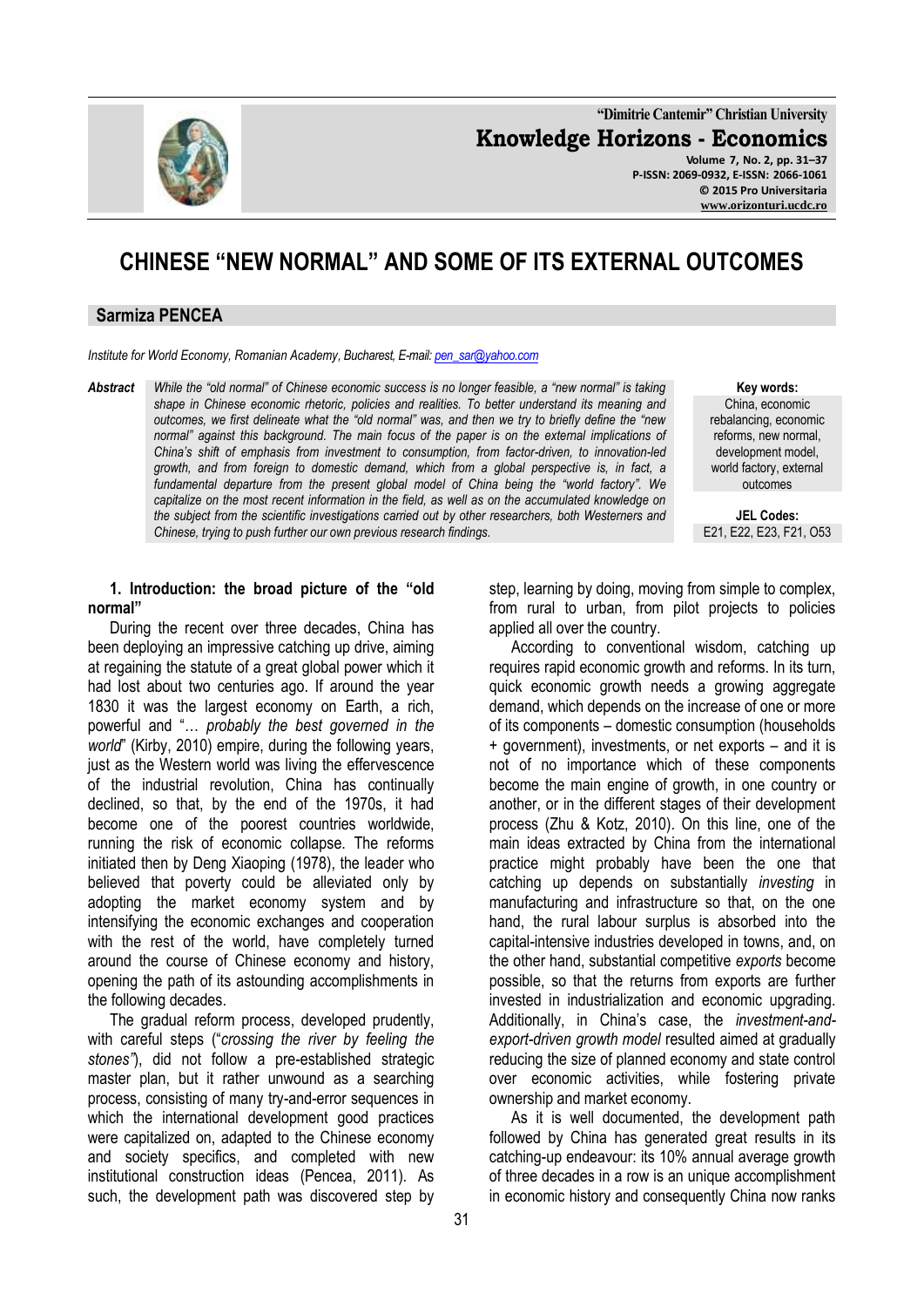second only to the USA among the world's largest economies, it ranks the first manufacturer and the top trader of goods globally, the second most important destination for global investors and the third largest source for outbound direct investment. It also dominates many of the world's markets and it cumulates the largest ever foreign reserve.

According to Palley (2005), in China the export-andinvestment-led development model and the building of a market-based economy were backed by *an explicit strategy of internal and external capital accumulation.*  The most important in terms of its role in the country's economic development, the internal capital economic development, the internal capital accumulation relied, on the one hand, on the *precautionary saving* by households and, on the other hand, on the *financial repression mechanisms* of banks: while Chinese population saved substantial amounts of their income to cover for the shortage of public goods (education, healthcare), pensions and social benefits, state banks used financial repression (very low or negative interest rates for deposits, plus low to zero interest rates for loans) to transfer wealth from households, to privileged state companies. In other words, the households, captive of the state banks for lack of alternatives to place their savings, were deliberately and systematically forced to finance the investments in state-owned enterprises (SOEs) (Palley, 2006).

The external capital accumulation rested on attracting *foreign direct investments* (FDI), the instrument used to bring in capital goods and technology in a country suffering from historical foreign exchange shortage, without increasing its external indebtedness and the derived constraints on growth. FDI made a remarkable contribution to job creation, raising skills, transferring technological, managerial and organisational know-how to China, paving the way for sizeable and increasingly competitive exports of manufactured goods. In time, growing exports have generated an increasing trade surplus which contributed to the built-up of the largest foreign exchange reserve in the world (USD 3.8 billion, by the end of 2014) (Trading Economics, 2015). While this huge external reserve has protected China during the 2008-2010 global economic and financial crisis and became an important source of its raising outbound direct investments (ODI) thereafter, it was, at the same time, the expression of a significant external imbalance, embodied either in large commercial surpluses in the bilateral trade relations with some partner countries, or in the strange situation in which a country with low income per head, such as China, has turned into the most important creditor of a very rich country like the USA.

If China's external capital accumulation drive has generated external imbalances and anomalies in its bilateral relations, its internal capital accumulation effort was also at the root of other important imbalances. Financial repression allowed cheap credit expansion to the benefit of state companies and large infrastructure projects, but it has also encouraged the discretionary use of capital, wastage, corruption, unbalanced sector development, overcapacities and pollution in certain industrial activities. At the same time, the large number of small and medium size enterprises (SMEs) in the private sector did not get access to such cheap credit sources, being disadvantaged in market competition and pushed towards *shadow banking -* a high-interest, parallel, unofficial and unregulated system - which has, as a consequence, skyrocketed to 60% of the overall Chinese credit in RMB, endangering the entire banking and financial system (Reuters, 2014).

On the other hand, although China's unprecedented achievements in economic development led to outstanding success in rolling back poverty, it has also contributed to a yawning income gap between a relatively small number of enriched and the rest of the population which still live modestly, or under the poverty line. According to a 2014 research by Peking University (PKU), the first 1% of the richest families muster over one third of China's wealth, while 25% of the poorest households add up just 1% of it (Gândul, 2014). By the number of its billionaires, China is second only to the US, globally, but it still has between 80 and 200 million people living under the poverty line, depending on the level where that line is established (either USD 1.0/day, in Chinese statistics, or USD 1.5/day according to the World Bank, respectively).

In time, Chinese economy has become more and more dependent on investments and it consequently became *increasingly unbalanced, unstable, uncoordinated and unsustainable*. <sup>i</sup> The last decade, especially the years of the global economic crisis, have aggravated its addiction to public investments, once the huge, USD 586 billion investment and fiscal stimulus was implemented (2008-2010) to counteract the global economic crisis. The stimulus helped both China and many of its partner countries keep growing and deal better with the crisis, but it has also generated distressful consequences both in the short run (inflation) and in the long run (speculative bubbles, increased indebtedness, nonperforming loans, infrastructure and industrial overcapacities, wastage, corruption), worsening previous imbalances and creating new ones.

The structural weaknesses of Chinese economy which were uncovered by the global economic crisis had been generated by a flawed allocation system, in which the fundamental prices (of capital, energy, land,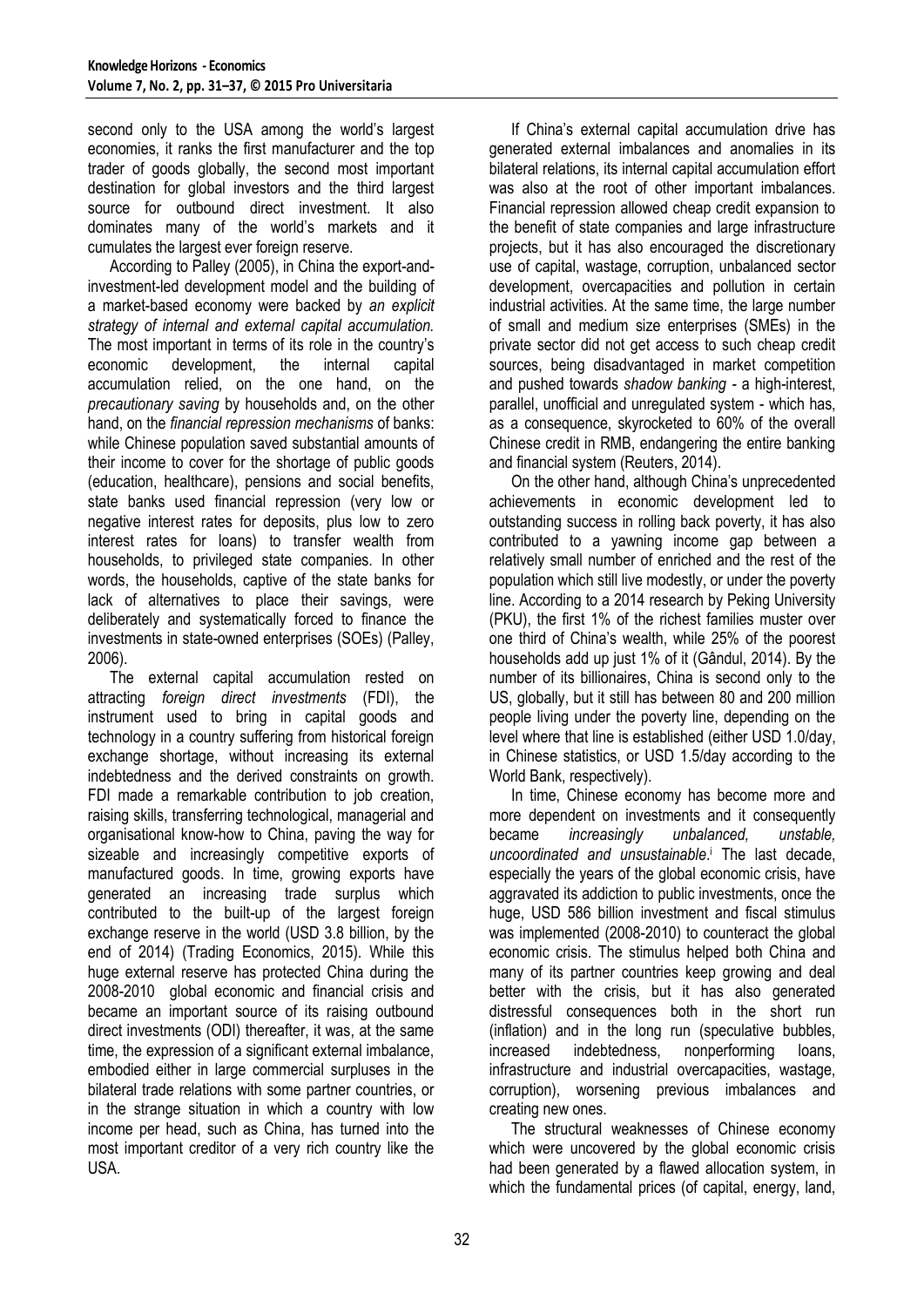labour, natural resources) were still subject of state intervention. As such, distorted allocation was reflected in a broad range of economic and social imbalances and asymmetries:

 Overinvestment, while domestic consumption was repressed;

 A resulting oversized manufacturing sector and overcapacities in some industries, while the services sector has long remained underdeveloped;

 Excessive development of natural resources and energy intensive industries, while knowledge and innovation intensive activities lagged behind;

 Excessive development of polluting industries, with a drastic bearing on the population's health and living standards, in parallel with an insufficient development of green industries, alternative energy sources and industries focused on environment decontamination and protection;

 The perpetuation of SOEs' inefficiencies and the strengthening of their monopoly positions, while maintaining a harsh business environment for SMEs;

 Excessive dependence on foreign technology, research and innovation, in parallel with a low capitalization on local talents and native innovation potential;

 Excessive development of real estate and infrastructure networks in the Eastern, coastal areas of the country, in parallel with their relative shortage in the central or Western regions and in rural areas;

• Deep gaps between East and West, South and North, urban and rural areas, in terms of their general development, household incomes, available opportunities and living standards;

 A yawning income gap between the rich and the poor, the town dwellers and villagers, the active people and pensioners, the city residents and migrants etc.;

 Increased vulnerabilities to external shocks, due to excessively grown dependence on foreign demand and on certain markets (USA), while the huge Chinese domestic market was relatively discouraged and neglected.

## **2. What the "new normal" of Chinese economy is**

No development strategy, no matter how well it performed, can be pursued indefinitely. All the above speak about a growth model having become obsolete, no longer adequate to the country's present development stage and in great need of thorough reforming. As opposed to the present rhetoric of a "new normal" in the evolution of China's economy, all the above should be considered part and parcel of the "old normal". But how should the "new normal" be understood?

Although Chinese policy makers have included economic rebalancing among the major objectives of both the 2006-2010 and 2011-2015 five year plans (FYP), little was done until 2013, when the new leaders took over and a bold and complex rebalancing strategy was devised. At the core of this strategy lays the objective of changing the investment-and-export-led development model focused on high growth rates and quantitative goals, with one driven by domestic consumption, knowledge, innovation and focus on quality, efficiency and competitiveness. This strategy should reset the country's economic functionality, sustainability and dynamism and avoid hard landing or the country's getting it stuck in "the middle income trap".

The "new normal" has recently become one of the most popular terms in China, since the new leaders want the population to assimilate and accept the idea that double digit growth rates belong to the past, they are from now on neither possible, nor needed and, therefore, economic growth will be substantially slower. The "new normal" evolution of the Chinese economy as it transits to another growth model will be one of *lower growth rates* and *deep reforming of the economic fundamentals.* Some of the key developments that help sketch it should include at least: (i) changes in the government/market relationship with a significant bearing on resource allocation, in which markets are expected to gain a "decisive role" and the government to step back, focusing instead on social order, regulation, correction of market failures and pushing ahead reforms; (ii) ruling by the law, instead of ruling by "guanxi" (informal relations between businesses and government institutions and officials) (Xingdong, 2015) and continue fighting corruption; (iii) settling to lower growth rates, giving up concern for exclusively quantitative targets and focusing on new sources of quality growth and competitive advantage; (iv) lowering the domestic investment share in GDP, increasingly investing abroad and further encouraging the internationalization drive of Chinese companies; (v) improving wealth distribution in a more equitable manner, as a prerequisite of higher domestic consumption; (vii) further devising and implementing the array of complex, interconnected reforms asked for by the economic, social and geographic development rebalancing process.

Officials advocate that under the new normal the economy will become more sustainable, healthier and fairer, with an optimized structure, enhanced quality, improved social welfare and "…*making progress towards restoring its environment, after decades of wanton pollution."* (Kaiman & Stewart, 2015)

From the global economy perspective, China's shift of emphasis from investment to consumption, from factor-driven, to innovation-led growth, and from foreign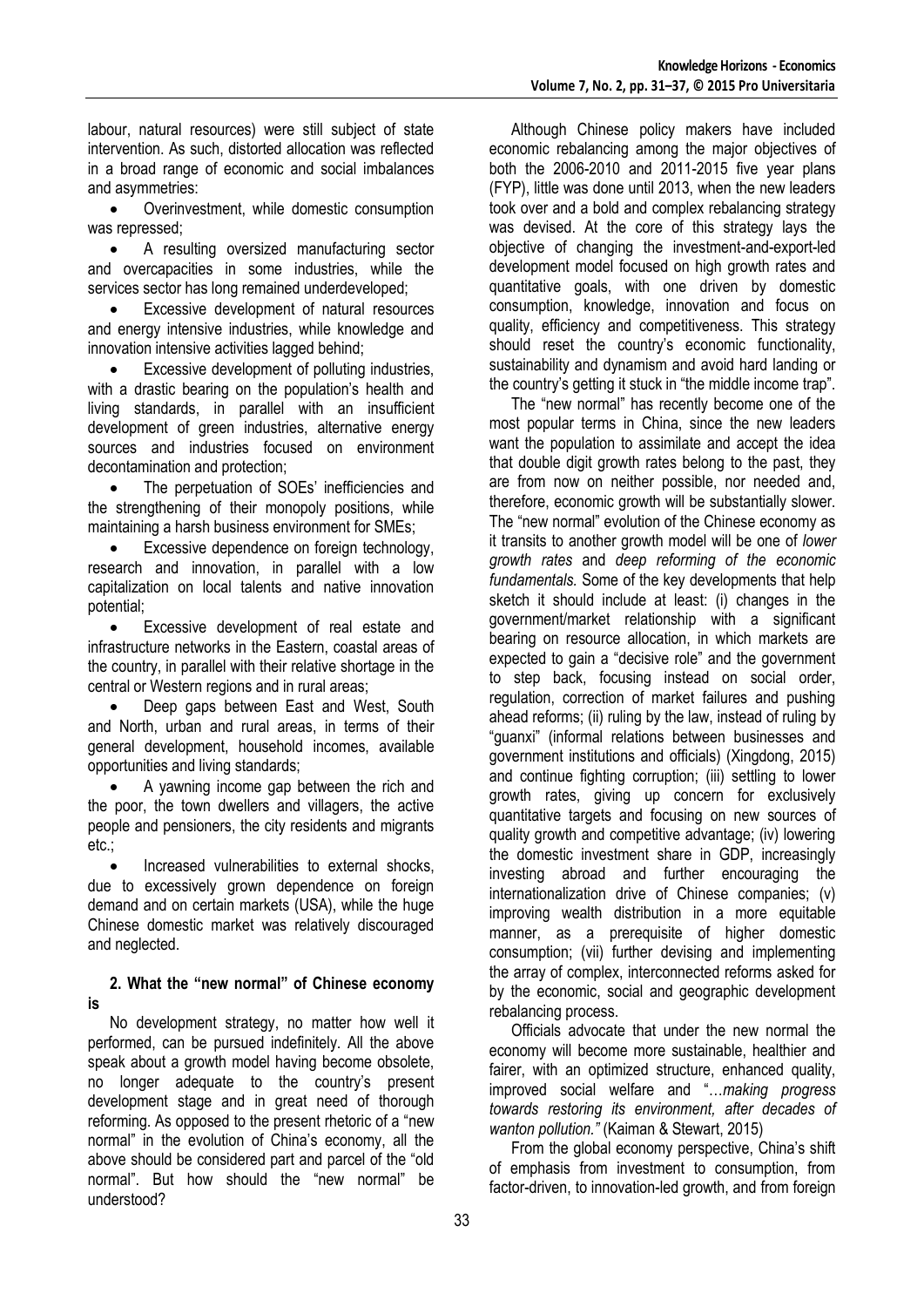to domestic demand is, in fact, a fundamental transition from the present global model of China being the "world factory" – which produces almost everything, supplies the rest of the world and dominates international markets of both commodities and manufactured goods – to a multi-polar world economy (Stephen, 2015). This is obviously expected to trigger a host of changes in international markets, trade flows, prices and the countries' industrial structures and growth.

## **3. External outcomes of the Chinese "new normal"**

Changing the development model will play a vital role in rebalancing the Chinese economy, but, given the size of this economy and its deep global integration, the shift will influence in one way or another, directly or indirectly, to a smaller or greater extent, all the other countries of the world. Both foreign companies operating in China and the host of companies present in the international markets will have to cope with a changing and more volatile environment under the impact of the mutations taking place in this country, and both companies and economies should adapt and reform themselves in parallel with it.

The global spillovers will be transmitted both by trade, financial, investment channels and through the global value chains (GVC) and networks of the international production system, having a bearing on both the counties' GDP and on the global trade and growth. A slower growth of China's fixed investments and the shift in their structure will greatly influence the size and direction of trade and money flows, international prices and all the actors in the marketplace.

As it was mentioned above, the strategy of internal and external accumulation of capital implemented by China allowed a swift industrialization and modernization process, turning the country into the no. 1 manufacturer of the world. This process implied an import basket where capital goods, machinery and equipment, parts and components had a dominant share. As the country developed, industrialized and became in many industries the final link of global value chains (GVCs), but especially after the implementation of the 2008-2010 stimulus which favoured infrastructure investments, China's import basket has radically changed. Altering the country's investment profile to a dominance of infrastructure and urbanism projects and to nurturing services and high-tech (HT) industries, has generated a downward trend in the imports of capital goods and a surge in those of commodities, raw materials for industry, real estate and infrastructure development.

Slowing the investment growth rate is supposed to induce new alterations in China's import basket,

affecting directly some of China's trade partners, and indirectly, through its impact on the international prices, having a bearing on all the other actors in different global markets.

 The most exposed to a slowing investment growth rate in China will be the Asian exporters of components involved in regional value chains (VCs) which have terminal links in China (such as Taiwan, South Korea, Malaysia, Thailand, Philippines, Japan, etc.). Ahuja and Nabar (2012) estimate that one percentage point (pp) decline in the Chinese investment growth rate could trigger a significant decrease of the GDP growth rates in these countries: over 9 tenths of a pp in Taiwan, 7-8 tenths in Malaysia and South Korea, 4 tenths in the Philippines and 1 tenth in Japan. If the investment slowing would be located in Chinese manufacturing, the impact on these countries would be similar, but if it would be located in the tertiary sector, the impact would be considerably milder.

In spite of the apparently small numbers, such an impact is not at all negligible. According to Lee *et all.* (2012), the investment share in Chinese GDP should be lowered by at least 10 pp (to 40%) in five years, which means that investments should grow much slower than GDP during this interval. Considering Pettis' (2013a) estimation that, for such an adjustment to be possible, the investment growth rate should be 4.5 pp lower than the GDP growth rate, and taking into account the fact that in China investments keep growing annually by 19-20%, while the 2014 GDP growth missed the 7.5% target and the new target for 2015 was fixed "*around 7.0%",* it results that Chinese investment should grow by maximum 3% yearly. It results, further, that a massive reduction, of 16-17 pp of the investment rate would be required to bring the total investment share in GDP to 40%, in five years. Although the estimated spillovers in the countries mentioned above will not be 16-17 times larger, this still provides a telling image of the magnitude of impact China could inflict on its VCs partners.

 Excessive infrastructure capacities in China will lead to significantly slowing investments in this sector (Eurobiz, 2013), with a further negative bearing on the companies exporting infrastructure-building and transport equipment to China. Governmental policies will decisively influence which of the sectors will suffer or not (Pettis, 2013b), but we expect that assured beneficiaries of further investments and incentives will be HT industries, green industries and high valueadding services. Therefore, exporters of HT equipment, the ones that can provide productivity-enhancing equipment and technologies, or can contribute to fighting pollution and developing environmental-friendly industries are best positioned to take advantage of the opportunities opened by the Chinese economic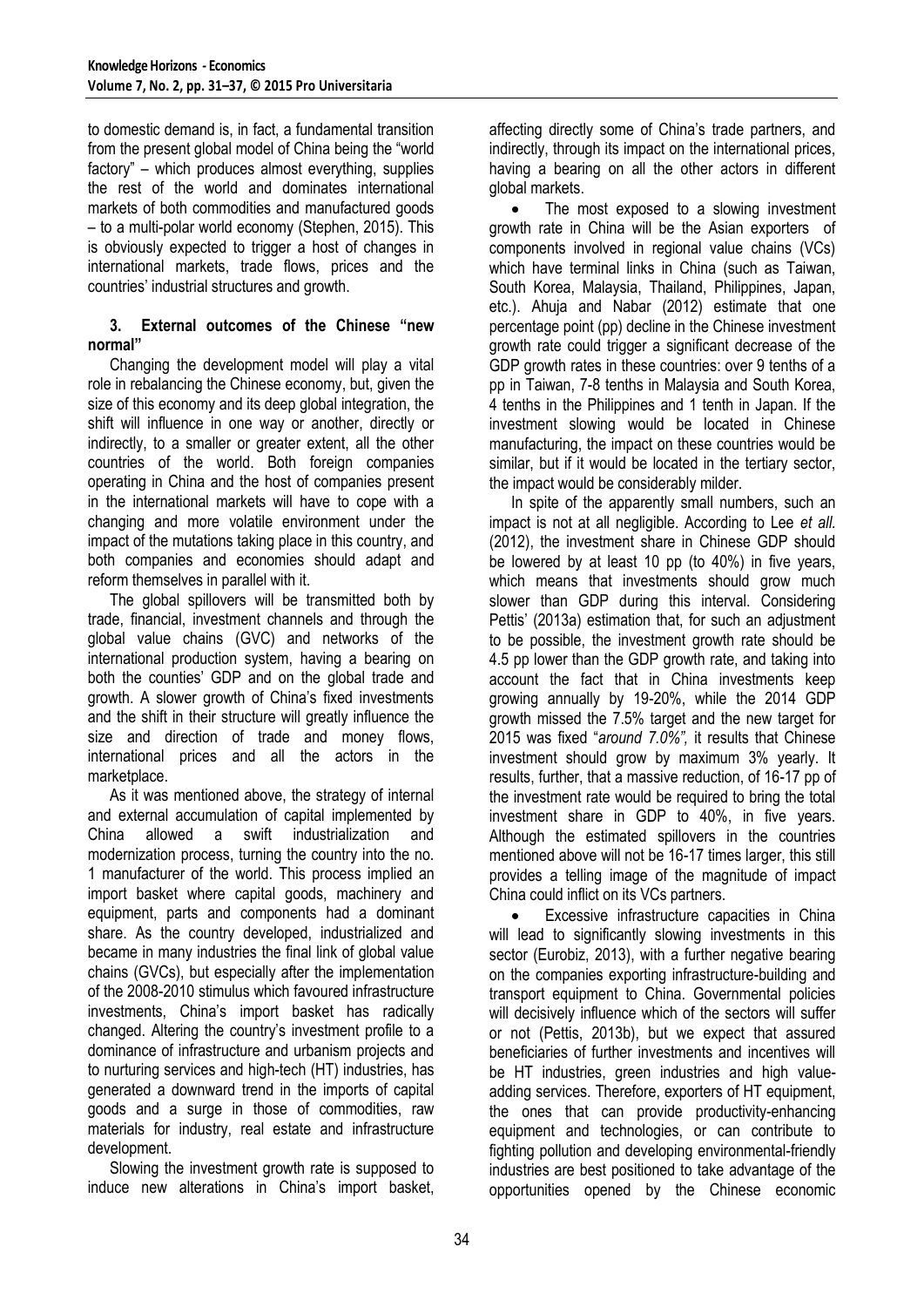rebalancing. Similarly, foreign companies interested in developing joint research and innovation projects with local partners will also enjoy considerable opportunities in China in the following years (Pencea, 2014).

 In case of a temporary shock to China's fixedasset investments, the impact would be felt the world over, triggering a global trade slowdown, but the most significant negative impact would be felt by capital goods manufacturers with a sizable direct exposure to China, especially the ones from Germany and Japan (Ahuja&Nabar, 2012). Less severe outcomes would be registered in the USA, EU, South Korea, India, Brazil or Canada, while Australia or Indonesia would be insignificantly touched.

 Another category of exporters that might benefit from Chinese reforms are those from countries with a strong manufacturing sector, especially emerging and developing economies where labour and other inputs are still relatively cheap. They will be able to take advantage of China's inevitable loss of competitiveness in international markets, once economic rebalancing reforms are implemented. Increasing costs with inputs – either labour (rising wages), capital (rising interest rates), land, energy or natural resources (rising prices, once markets are gradually liberalized) – and the costs incurred by overcapacities, as well as a potential strengthening of the yuan will all lead to a loss of competitive force on China's side, to the advantage of its former competitors in various markets. A good example is provided by Mexico, whose manufacturing sector was almost decimated by China's aggressive pricing, but it now already feels the outcomes of a relatively weaker competition from China (Pettis, 3013b).

 A strongly affected group of China's trade partners will be the exporters of commodities for industry (iron ore, copper, aluminium etc.) and real estate and infrastructure building (cement, steel). The most affected are going to be the countries with undiversified economies, which export mainly mineral resources and have a large exposure to China (such as Chile, Zambia, Saudi Arabia, Iran, Kazakhstan). In these countries, for each pp reduction of the investment growth rate in China, there might be an almost 40% of a pp loss in their economic growth (Chile, Zambia, Saudi Arabia). On the other hand, large mineral resources exporters with diversified economies, such as Australia, Brazil, or Indonesia will be less affected by the Chinese economy evolutions (Ahuja & Nabar, 2012).

 A declining Chinese demand for resources it once consumed in excess as a result of its investmentintensive development, such as aluminium, copper, iron hours etc., is expected to entail a sharp decline in international prices of these commodities, with a double and contradictory impact on the actors in the specific international markets: (i) on the one hand, the providers of these goods, mainly mines, will face a major double loss – they will export less, and they will gain less for their exports, due to the fall in prices. Also, they will be hit harder if they had made investments to increase capacities so that they could meet China's presumed growing demand (producers in countries such as Peru, Brazil, South Africa, Australia are in this position); (ii) on the other hand, the buyers of these goods will be favoured, taking advantage of price cuts by up to 50% in the following years (Pettis, 2013b). Additionally, a slowdown of the global growth triggered by China's measures to calm investment could also determine a 3- 9 pp reduction in the growth rate of prices for iron ore, aluminium, copper, lead, nickel and zinc. The largest impact would be felt in zinc prices, followed by the nickel and lead ones (Ahuja&Nabar, 2012).

• Swift investment growth in China is responsible for multiple imbalances, but one of the most acute is that of overcapacities, an issue which is vital for the industrial system reform. In this respect, one of the expected consequences of changing the growth model is a speeding up of the consolidation processes. Relatively inefficient, uncompetitive Chinese companies in the industries where the government intervenes less or those lacking access to cheaper capital are already subject of mergers and acquisitions (M&A). It is not yet clear what the government is going to decide for SOEs, but there is a moderately positive expectation regarding a probable acceptance of private and possibly even foreign capital involvement in the restructuring processes of these companies (Eurobiz, 2013).

 On the other hand, Chinese companies will further internationalize and the Chinese government will further search the world for profitable investments of its huge foreign exchange reserves, so that capital outflows from China are expected to intensify. Already the gap between capital inflows (FDI) and outflows (ODI) is quickly narrowing and soon China will become a net capital provider for the world economy. Consequently, for the capital-hungry companies and economies new opportunities to attract Chinese investments are expected to appear.

 As the incomes of Chinese population keep increasing, by deliberately having wealth transferred from state, back to households - reversing the actuality of households still subsidizing economic growth by 4% of GDP (Pettis, 2013a) - as Chinese middle class becomes more robust and public services become strong enough to oust precautionary saving, households will increasingly spend and consume more and exporters around the world will have better opportunities in Chinese markets. Still, the process will be rather slow and it will tightly depend on how the government decides to increase household incomes. It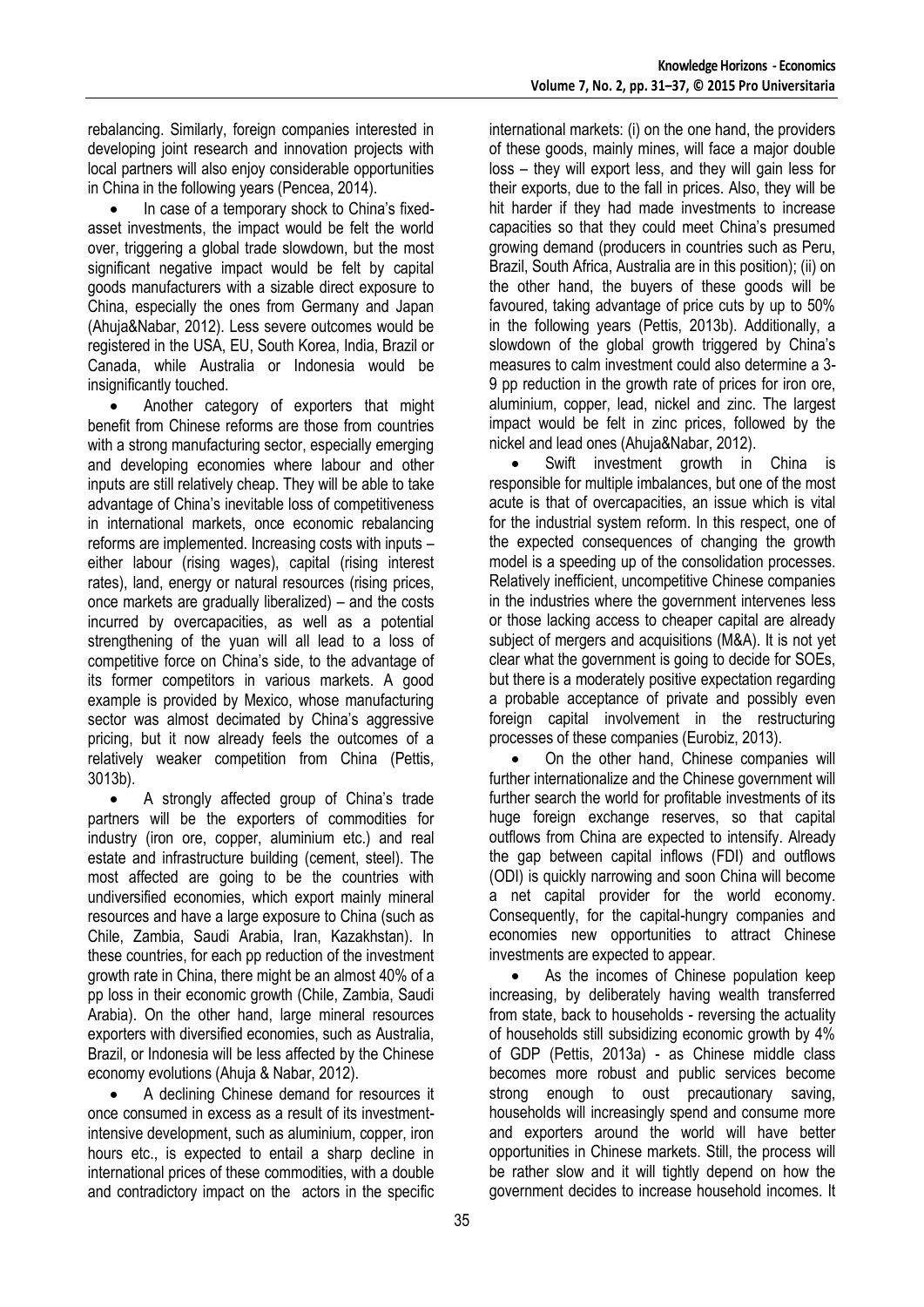makes a great difference if the government chooses to either (i) increase wages (negatively affecting competitiveness), (ii) liberalize interest rates (bearing on bank profits and on the financial repression as an instrument supporting cheap investment capital), or (iii) make imports cheaper, by letting the RMB appreciate (discouraging exports), because each of these measures benefits a different household category and, consequently, different providers of goods and services for these consumers. Additionally, the degree of market openness to foreigners and the levelled playing field will also depend on government's vision and policies.

Pettis (2014) considers that a substantial increase might take place in China's imports of food and agriculture products and there will be good opportunities for exporters in this field. On the contrary, exporters of consumer goods should not expect significant volume increases in China, as this market will absorb mainly locally manufactured goods. Similarly, Ahuja&Nabar (2012) conclude that for consumer goods exporters the impact of increased consumption in China might be marginal. At the same time, considering the low intensity of imports in Chinese consumption, they appreciate that for the exporting countries to China the spillovers generated in terms of GDP growth by an increased Chinese consumption are, for the time being, negligible.

## **4. Conclusions**

While the "old normal" of Chinese economic success is no longer feasible, a "new normal" is taking shape in Chinese economic rhetoric, policies and realities. To our understanding the term is just another articulation for "slower growth and thorough reforms" which are part and parcel of China's transition process to a more sustainable and better adapted to realities development model, expected to help it attain economic rebalancing, avoid the "middle income trap" and pave the way for further progress. The new reform policies envisioned by the Chinese government make up the most important and radical rethink of China's path since Deng Xiaoping, at a time when the country is at the cross-roads. Given its size and strong integration into the world economy, Chinese economy evolution and reforms are prone to inflict significant consequences upon all the other actors on the international scene, which will have to adapt and reform themselves if they are to cope with the new challenges and to tap on the opportunities.

To capitalize on China's growing domestic consumption, foreign companies must be extremely flexible, adapting their supply to the local specificities and tastes, attending to the large cultural diversity of Chinese provinces and to the fragmented market it generates.

China's market has always been a mix of great opportunities and challenges for westerners. The current reform, upgrading and rebalancing processes imply deep, complex and interconnected transitions, with multiple outcomes both at home and abroad, making both local and foreign companies, both domestic and international markets face challenges and opportunities like never before, in a more volatile and risky environment. Laying new stress in China on market freedom, domestic consumption, efficient allocation, innovation, productivity, competitiveness, will radically change the economic environment in both Chinese domestic market and global markets, and the potential "earthquakes" in some of the Chinese industries will undoubtedly shake the world economy, trying the adaptive power of both partner countries and companies. In a changing world striving for redefining itself, many of the "recipes" that worked in the past might become inefficient and only the capacity to innovate in every way will make the difference between losers and winners.

## **References**

Ahuja, A., Nabar, M., 2012. Investment-Led Growth in China: Global Spillovers, IMF Working Paper, Asia and Pacific Department, November.

Eurasia Group, 2011. China's Great Rebalancing Act, New York, August.

Eurobiz, 2013. Sailing in Choppy Waters: Business Implications of the Economic Reforms for the Decade Ahead*,* September, the 28th.

Forbes, 2012. Opportunities in China: The Next 10 Years, Perkowski, J. November 19.

Forbes, 2015. China's "New Normal": What's in it?, March, 19.

Kaimann, J., Stewart, H. 2015 – Hard Times Return as China Bids to Bring its Economic Miracle to an End, The Guardian, January, 1st, [http://www.theguardian.com/world/2015/jan/25/china](http://www.theguardian.com/world/2015/jan/25/china-bids-bring-economic-miracle-end-hard-times)[bids-bring-economic-miracle-end-hard-times](http://www.theguardian.com/world/2015/jan/25/china-bids-bring-economic-miracle-end-hard-times)

Kirby, W.R., 2010. China's Ascent Signals a Return to Hystorical Norms, Harvard Business Review, 17.08.2010

Ma, G., McCauley, R., Lam, L., 2013. The Roles of Saving, Investment and the Renminbi in Rebalancing the Chinese Economy, Review of International Economics*,* 21(1), 72–84, DOI:10.1111/roie.12021.

Palley, T. I., 2005. External Contradictions of the Chinese Development Model: Export-led Growth and the dangers of Global Economic Contraction*,* Journal of Contemporary China, Washington, May.

Pencea S., 2011. Reconsiderarea modelului chinez de dezvoltare, in Reconsiderări ale modelului capitalist de dezvoltare și guvernanță. Impactul crizei financiare, Editura Economică, 179-207